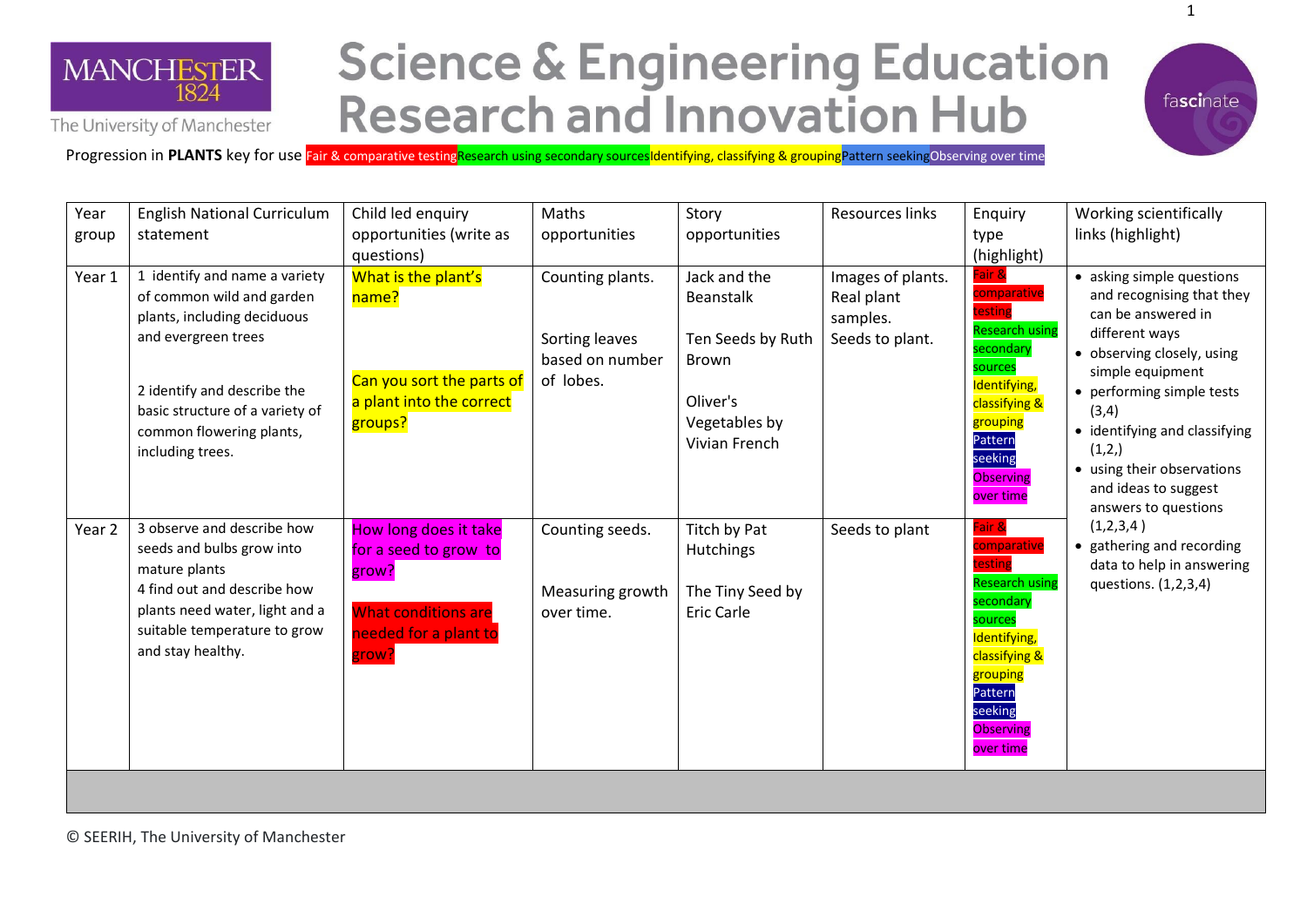| Year 3 | identify and describe the        | What do the different |                   | Oh Say You Can     | Pictures and       | Fair &                             | · asking relevant questions   |
|--------|----------------------------------|-----------------------|-------------------|--------------------|--------------------|------------------------------------|-------------------------------|
|        | functions of different parts of  | parts of a plant do?  |                   | Seed by Bonnie     | samples of plants  | comparative                        | & using different types of    |
|        | flowering plants: roots,         |                       |                   | Worth              |                    | testing                            | scientific enquiries to       |
|        | stem/trunk, leaves and flowers   |                       |                   |                    | Seeds              |                                    | answer them                   |
|        |                                  |                       | Measuring         | A Tree is a Plant  |                    | <b>Research using</b><br>secondary | • setting up simple practical |
|        | explore the requirements of      | What is needed for a  | growth, time and  | Clyde Robert Bulla |                    | sources                            | enquiries, comparative &      |
|        | plants for life and growth (air, | plant to grow?        | temperature.      |                    |                    |                                    | fair tests                    |
|        | light, water, nutrients from     |                       | Measuring         |                    |                    | Identifying,                       | · making systematic and       |
|        | soil, and room to grow) and      |                       | volume of water   |                    |                    | classifying &                      | careful observations &,       |
|        | how they vary from plant to      |                       | taken up.         |                    |                    | grouping                           | where appropriate, taking     |
|        | plant                            | How does water get    |                   |                    |                    |                                    | accurate measurements         |
|        |                                  | from the roots to the | Measuring length  |                    |                    | Pattern                            | using standard units, using   |
|        | investigate the way in which     | leaves?               | of time for       |                    |                    | seeking                            | a range of equipment,         |
|        | water is transported within      |                       | spinners to reach |                    |                    | <b>Observing</b>                   | including thermometers &      |
|        | plants                           |                       | the ground.       |                    |                    | over time                          | data loggers                  |
|        |                                  | Why do plants have    |                   |                    |                    |                                    | · gathering, recording,       |
|        |                                  | flowers?              |                   |                    |                    |                                    | classifying and presenting    |
|        | explore the part that flowers    | How does a plant      |                   |                    |                    |                                    | data in a variety of ways to  |
|        | play in the life cycle of        | disperse seeds?       |                   |                    |                    |                                    | help in answering             |
|        | flowering plants, including      |                       |                   |                    |                    |                                    | questions                     |
|        | pollination, seed formation      |                       |                   |                    |                    |                                    | • recording findings using    |
|        | and seed dispersal.              |                       |                   |                    |                    |                                    | simple scientific language,   |
| Year 4 | • explore and use                | How can we group      | Venn Carroll      |                    | Samples and        | Fair &                             | drawings, labelled            |
|        | classification keys to help      | plants based on their | Diagrams          |                    | pictures of plants | comparative                        | diagrams, keys, bar charts,   |
|        | group, identify and name a       | features?             |                   |                    |                    | testing                            | & tables                      |
|        | variety of living things in      | Can you use a key to  | Pictograms        |                    | Fieldwork          |                                    | • reporting on findings from  |
|        | their local and wider            | identify a plant?     |                   |                    |                    | <b>Research using</b>              | enquiries, including oral &   |
|        | environment                      |                       | <b>Bar Charts</b> |                    |                    | secondary                          | written explanations,         |
|        |                                  |                       |                   |                    |                    | sources                            | displays or presentations     |
|        |                                  |                       |                   |                    |                    | Identifying,                       | of results & conclusions      |
|        |                                  |                       |                   |                    |                    | classifying &                      | · using results to draw       |
|        |                                  |                       |                   |                    |                    | grouping                           | simple conclusions, make      |
|        |                                  |                       |                   |                    |                    |                                    | predictions for new values,   |
|        |                                  |                       |                   |                    |                    | Pattern                            | suggest improvements &        |
|        |                                  |                       |                   |                    |                    | seeking                            | raise further questions       |
|        |                                  |                       |                   |                    |                    |                                    | · identifying differences,    |
|        |                                  |                       |                   |                    |                    | <b>Observing</b>                   | similarities or changes       |
|        |                                  |                       |                   |                    |                    | over time                          |                               |

2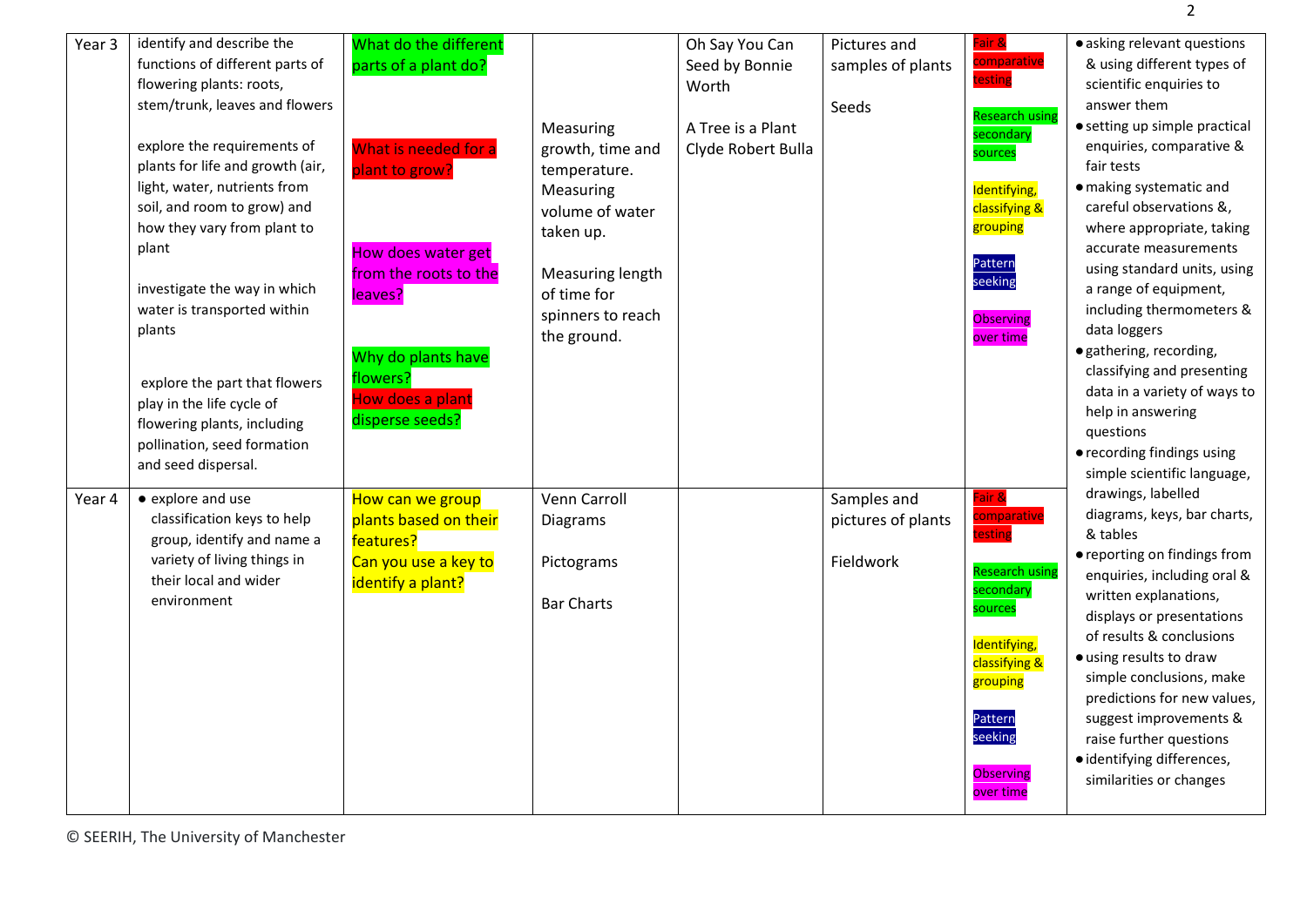|        |                                                       |                                     |                |                   |                     |                               | related to simple scientific<br>ideas and processes<br>• using straightforward<br>scientific evidence to<br>answer questions or to<br>support their findings. |
|--------|-------------------------------------------------------|-------------------------------------|----------------|-------------------|---------------------|-------------------------------|---------------------------------------------------------------------------------------------------------------------------------------------------------------|
| Year 5 | describe the life process of                          | What stages are there in            |                | The Tiny Seed by  | Variety of flowers  | Fair &                        | · planning different types of                                                                                                                                 |
|        | reproduction in some plants                           | the life cycles of plants?          |                | <b>Eric Carle</b> | to dissect.         | comparative                   | scientific enquiries to                                                                                                                                       |
|        | and animals.                                          |                                     |                |                   |                     | testing                       | answer questions,                                                                                                                                             |
|        |                                                       | What happens during<br>pollination? |                |                   | Seeds and bulbs.    | <b>Research using</b>         | including recognising and<br>controlling variables                                                                                                            |
|        |                                                       |                                     |                |                   | Pictures to order.  | secondary<br>sources          | where necessary                                                                                                                                               |
|        |                                                       | Do all flowering plants             |                |                   |                     |                               | · taking measurements,                                                                                                                                        |
|        |                                                       | disperse their seeds in             |                |                   |                     | Identifying,                  | using a range of scientific                                                                                                                                   |
|        |                                                       | the same way?                       |                |                   |                     | classifying &                 | equipment, with                                                                                                                                               |
|        |                                                       |                                     |                |                   |                     | grouping                      | increasing accuracy and<br>precision, taking repeat                                                                                                           |
|        |                                                       |                                     |                |                   |                     | Pattern                       | readings when                                                                                                                                                 |
|        |                                                       |                                     |                |                   |                     | seeking                       | appropriate                                                                                                                                                   |
|        |                                                       |                                     |                |                   |                     |                               | • recording data and results                                                                                                                                  |
|        |                                                       |                                     |                |                   |                     | <b>Observing</b><br>over time | of increasing complexity                                                                                                                                      |
|        |                                                       |                                     |                |                   |                     |                               | using scientific diagrams                                                                                                                                     |
| Year 6 | describe how living things are                        | How can plants be                   | Comparing data |                   | Samples and         | Fair &                        | and labels, classification                                                                                                                                    |
|        | classified into broad groups                          | sorted into groups                  | sets.          |                   | pictures of plants. | comparative<br>testing        | keys, tables, scatter                                                                                                                                         |
|        | according to common<br>observable characteristics and | based on their features?            |                |                   |                     |                               | graphs, bar and line                                                                                                                                          |
|        | based on similarities and                             |                                     |                |                   |                     | <b>Research using</b>         | graphs<br>• using test results to make                                                                                                                        |
|        | differences, including micro-                         |                                     |                |                   |                     | secondary                     | predictions to set up                                                                                                                                         |
|        | organisms, plants and animals                         |                                     |                |                   |                     | sources                       | further comparative and                                                                                                                                       |
|        | give reasons for classifying                          |                                     |                |                   |                     | Identifying,                  | fair tests                                                                                                                                                    |
|        | plants and animals based on                           |                                     |                |                   |                     | classifying &                 | • reporting and presenting                                                                                                                                    |
|        | specific characteristics.                             |                                     |                |                   |                     | grouping                      | findings from enquiries,                                                                                                                                      |
|        |                                                       |                                     |                |                   |                     |                               | including conclusions,                                                                                                                                        |
|        |                                                       |                                     |                |                   |                     | Pattern<br>seeking            | causal relationships and                                                                                                                                      |
|        |                                                       |                                     |                |                   |                     |                               | explanations of and                                                                                                                                           |
|        |                                                       |                                     |                |                   |                     |                               | degree of trust in results,                                                                                                                                   |
|        |                                                       |                                     |                |                   |                     |                               | in oral and written forms                                                                                                                                     |

© SEERIH, The University of Manchester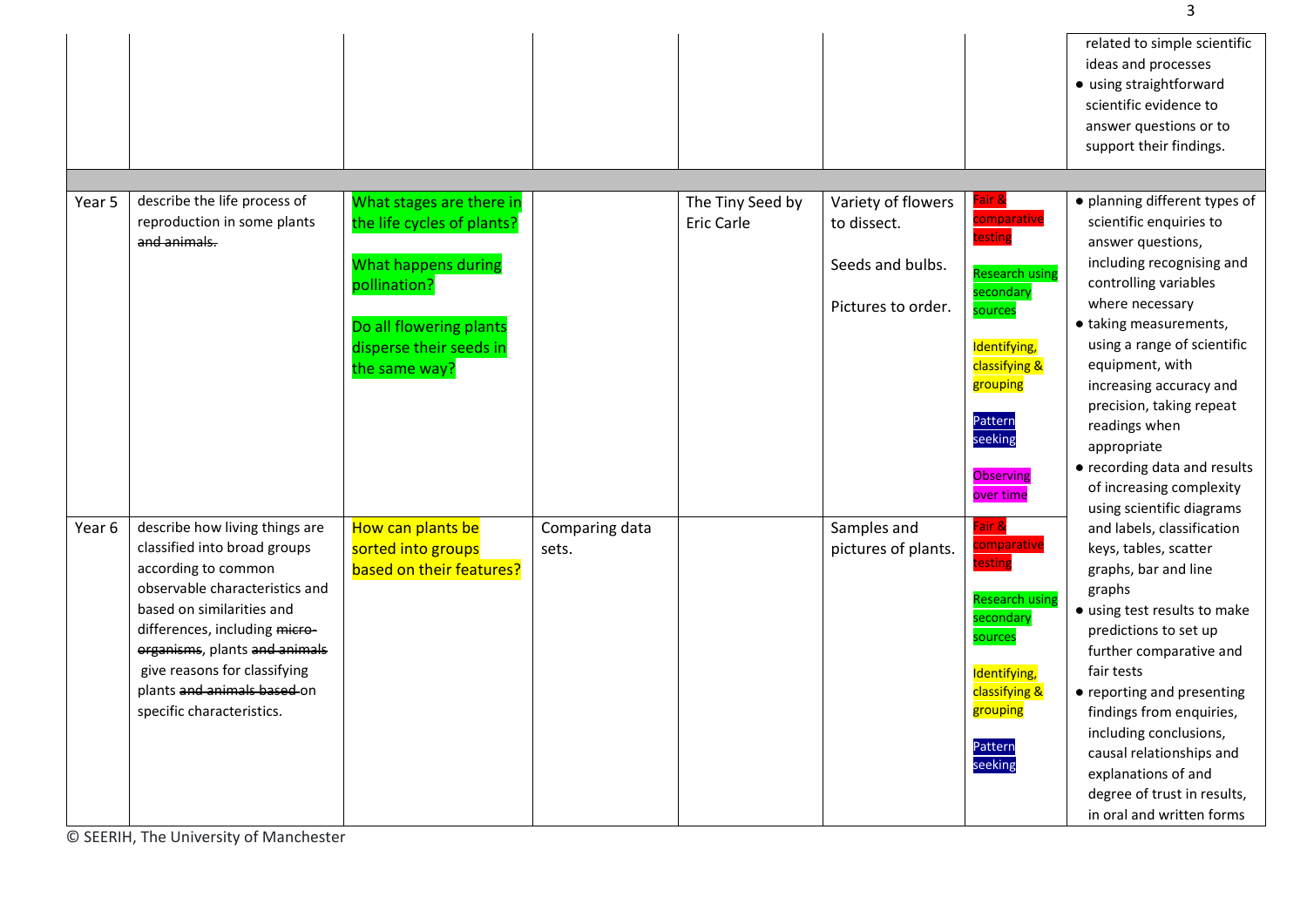|                |                                                                |                          |                  |               | <b>Observing</b><br>over time | such as displays and other<br>presentations<br>· identifying scientific<br>evidence that has been<br>used to support or refute<br>ideas or arguments. |
|----------------|----------------------------------------------------------------|--------------------------|------------------|---------------|-------------------------------|-------------------------------------------------------------------------------------------------------------------------------------------------------|
|                |                                                                |                          |                  |               |                               | <b>Scientific attitudes</b>                                                                                                                           |
| Key            | <b>Structure and function of</b><br>living organisms           |                          |                  |               |                               | • pay attention to                                                                                                                                    |
| Stage          | <b>Cells &amp; Organisation</b>                                |                          |                  |               | Fair &<br>comparative         | objectivity and concern                                                                                                                               |
| $\overline{3}$ | cells as the fundamental unit                                  | What are the parts of a  |                  | Microscopes,  | testing                       | for accuracy, precision,                                                                                                                              |
|                | of living organisms, including                                 | plant cell and their     |                  | onion cells,  |                               | repeatability and                                                                                                                                     |
|                | how to observe, interpret and                                  | functions?               |                  | iodine.       | <b>Research using</b>         | reproducibility                                                                                                                                       |
|                | record cell structure using a                                  |                          |                  |               | secondary                     | • understand that scientific                                                                                                                          |
|                | light microscope                                               |                          |                  |               | sources                       | methods and theories                                                                                                                                  |
|                | the functions of the cell wall,                                |                          |                  |               | Identifying,                  | develop as earlier                                                                                                                                    |
|                | cell membrane, cytoplasm,                                      |                          |                  |               | classifying &                 | explanations are modified                                                                                                                             |
|                | nucleus, vacuole, mitochondria                                 |                          |                  |               | grouping                      | to take account of new                                                                                                                                |
|                | and chloroplasts                                               | How are plant and        |                  |               |                               | evidence and ideas,                                                                                                                                   |
|                | the similarities and differences                               | animal cells similar and |                  |               | Pattern                       | together with the                                                                                                                                     |
|                | between plant and animal cells                                 | different?               |                  |               | seeking                       | importance of publishing                                                                                                                              |
|                | the structural adaptations of                                  |                          |                  |               | <b>Observing</b>              | results and peer review                                                                                                                               |
|                | some unicellular organisms<br>the hierarchical organisation of | How organisms in terms   |                  |               | over time                     | • evaluate risks.                                                                                                                                     |
|                | multicellular organisms: from                                  | of scale from the parts  |                  |               |                               | <b>Experimental skills and</b>                                                                                                                        |
|                | cells to tissues to organs to                                  | of a cell upwards?       |                  |               |                               | investigations                                                                                                                                        |
|                | systems to organisms                                           | How do plants make       |                  |               |                               | • ask questions and develop                                                                                                                           |
|                |                                                                | glucose during           |                  |               |                               | a line of enguiry based on                                                                                                                            |
|                | <b>Nutrition and Digestion</b>                                 | photosynthesis?          |                  |               |                               | observations of the real                                                                                                                              |
|                | · plants making carbohydrates                                  | How are roots adapted    |                  |               |                               | world, alongside prior                                                                                                                                |
|                | in their leaves by                                             | to take up as much       |                  |               |                               | knowledge and                                                                                                                                         |
|                | photosynthesis and gaining                                     | water as possible?       | Counting bubbles | Pondweed      |                               | experience                                                                                                                                            |
|                | mineral nutrients and water                                    | Which gas is needed for  | of oxygen to     |               |                               | • make predictions using                                                                                                                              |
|                | from the soil via their roots.                                 | photosynthesis? Which    | compare rate of  |               |                               | scientific knowledge and                                                                                                                              |
|                | <b>Gas exchange systems</b>                                    | gas is produced?         | photosynthesis.  |               |                               | understanding                                                                                                                                         |
|                | • the role of leaf stomata in gas                              | How do gases get into    | Graphs and mean  | Nail varnish, |                               | • select, plan and carry out                                                                                                                          |
|                | exchange in plants                                             | and out of a leaf?       | calculations.    | leaves,       |                               | the most appropriate                                                                                                                                  |
|                |                                                                |                          |                  |               |                               | types of scientific                                                                                                                                   |

© SEERIH, The University of Manchester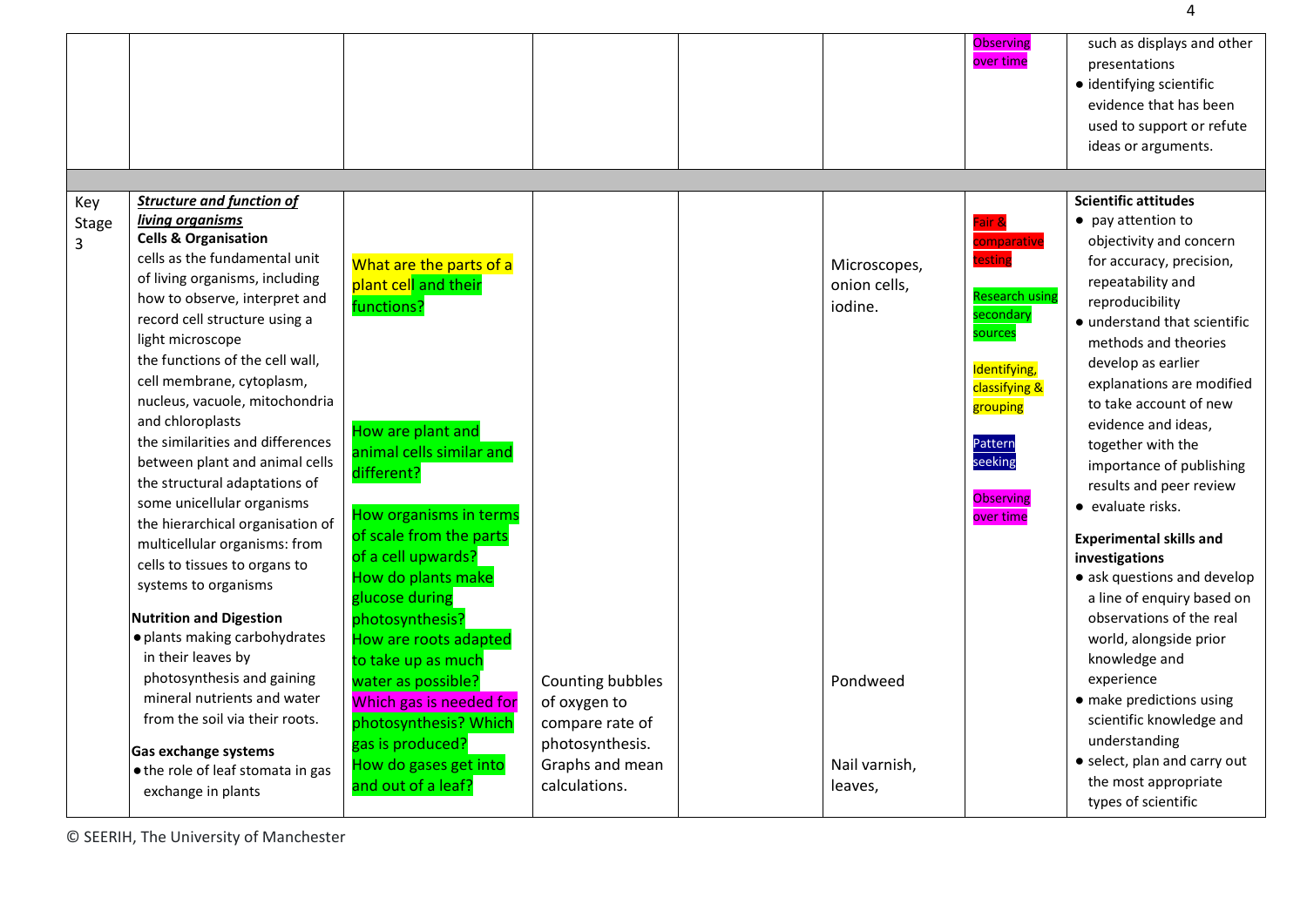|                                                            |                               |                                   | 5                              |
|------------------------------------------------------------|-------------------------------|-----------------------------------|--------------------------------|
|                                                            |                               | microscopes and                   | enquiries to test              |
| <b>Reproduction</b>                                        |                               | slides                            | predictions, including         |
| reproduction in plants,                                    | What role do the parts        | Flowers, seeds                    | identifying independent,       |
| including flower structure,                                | of a flower play in           | for seed                          | dependent and control          |
| wind and insect pollination,                               | reproduction?                 | dispersal.                        | variables, where               |
| fertilisation, seed and fruit                              | How are wind and insect       |                                   | appropriate                    |
| formation and dispersal,                                   | pollinated plants             | <b>Hand lenses</b>                | • use appropriate              |
| including quantitative                                     | different?                    |                                   | techniques, apparatus,         |
| investigation of some dispersal                            | How do different plants       | Microscopes for                   | and materials during           |
| mechanisms.                                                | disperse their seeds?         | pollen tube                       | fieldwork and laboratory       |
|                                                            |                               | growth etc.                       | work, paying attention to      |
| <b>Material Cycles and Energy</b><br>Photosynthesis        |                               |                                   | health and safety              |
| the reactants in, and products                             | What are the reactants        |                                   | • make and record              |
| of, photosynthesis, and a word                             | and products involved in      |                                   | observations and               |
| summary for photosynthesis                                 | photosynthesis?               | Plants for testing                | measurements using a           |
| the dependence of almost all                               | Why are plants and            | with iodine to                    | range of methods for           |
| life on Earth on the ability of                            | algae needed for life on      |                                   | different investigations;      |
| photosynthetic organisms,                                  |                               | show production<br>of starch from | and evaluate the reliability   |
| such as plants and algae, to                               | Earth?                        |                                   | of methods and suggest         |
| use sunlight in photosynthesis                             |                               | glucose.                          | possible improvements          |
|                                                            |                               |                                   | • apply sampling               |
| to build organic molecules that                            |                               | Elodea (canadian                  | techniques.                    |
| are an essential energy store<br>and to maintain levels of |                               | pondweed to                       |                                |
|                                                            |                               | count bubbles                     | <b>Analysis and evaluation</b> |
| oxygen and carbon dioxide in                               |                               | produced.                         | • apply mathematical           |
| the atmosphere                                             | <b>How are leaves adapted</b> |                                   | concepts and calculate         |
| the adaptations of leaves for                              | for photosynthesis?           |                                   | results                        |
| photosynthesis.                                            |                               | Leaves, colourless                | • present observations and     |
| <b>Cellular Respiration</b>                                |                               | nail varnish,                     | data using appropriate         |
| · aerobic and anaerobic                                    |                               | spreaders, hand                   | methods, including tables      |
| respiration in living                                      |                               | lenses or                         | and graphs                     |
| organisms, including the                                   |                               | microscopes to                    | • interpret observations and   |
| breakdown of organic                                       |                               | look at stomata.                  | data, including identifying    |
| molecules to enable all the                                |                               |                                   | patterns and using             |
| other chemical processes                                   |                               |                                   | observations,                  |
| necessary for life                                         |                               |                                   | measurements and data          |
| • a word summary for aerobic                               |                               |                                   | to draw conclusions            |
| respiration                                                |                               |                                   | • present reasoned             |
|                                                            |                               |                                   | explanations, including        |

© SEERIH, The University of Manchester